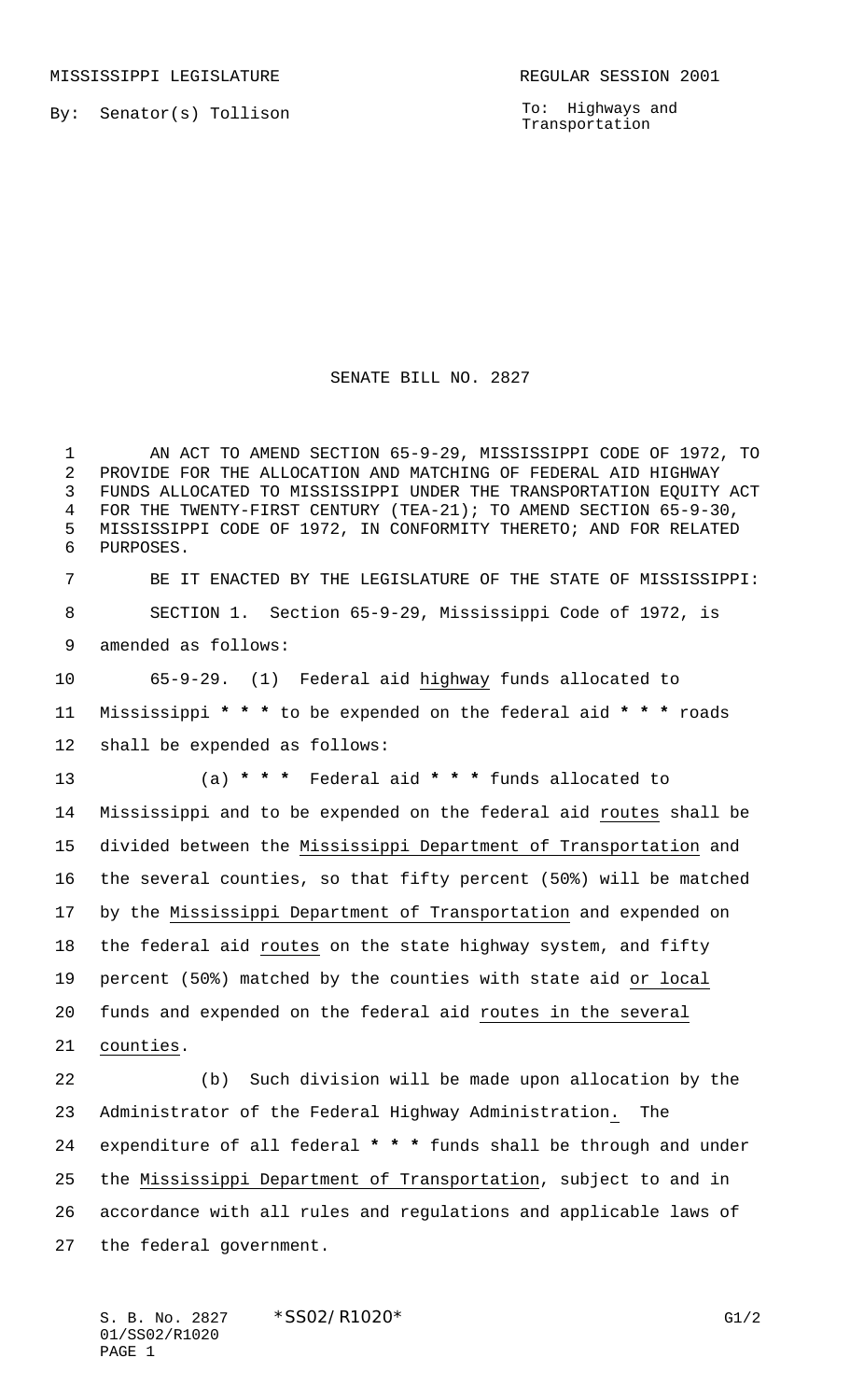S. B. No. 2827 \* SS02/R1020\* (c) Not less than fifty percent (50%) of the funds appropriated to Mississippi under the surface transportation program authorization of Public Law 105-178 (the Transportation Equity Act for the Twenty-first Century, hereinafter called TEA-21), shall be allocated for sub-state distribution in any area of the state and fifty percent (50%) of the amount allocated to areas with a population of less than five thousand (5,000) shall be allocated to the eighty-two (82) counties of the state and administered by the Office of State Aid Road Construction. (d) Not less than thirty percent (30%) of the bridge replacement funds allocated to Mississippi under TEA-21 shall be allocated to the eighty-two (82) counties of the state to replace deficient bridges in accordance with all rules and regulations of the Federal Highway Administration and administered by the Office of State Aid Road Construction. (e) The amount of funds allocated to each county for use on state aid system roads will be apportioned among the counties of this state by the Mississippi Transportation Commission in accordance with the formula in the manner provided in Section 65-9-3, Mississippi Code of 1972. The Mississippi Transportation Commission is authorized to finance from its own funds the preliminary surveys, engineering and plans for all work involving funds expended on federal aid **\* \* \*** projects on the state aid road system, and the rights-of-way required for state 52 aid system roads constructed with federal aid highway funds will be provided by the county receiving such aid from its funds other than state aid funds. The Mississippi Transportation Commission will program federal aid highway funds made available to the counties under this section on such projects and limited to such counties as recommended by the State Aid Engineer. (2) Federal "safer off-system" funds, and/or any other available federal road funds, except the federal aid highway funds hereinabove provided for separately, allocated to Mississippi and

01/SS02/R1020 PAGE 2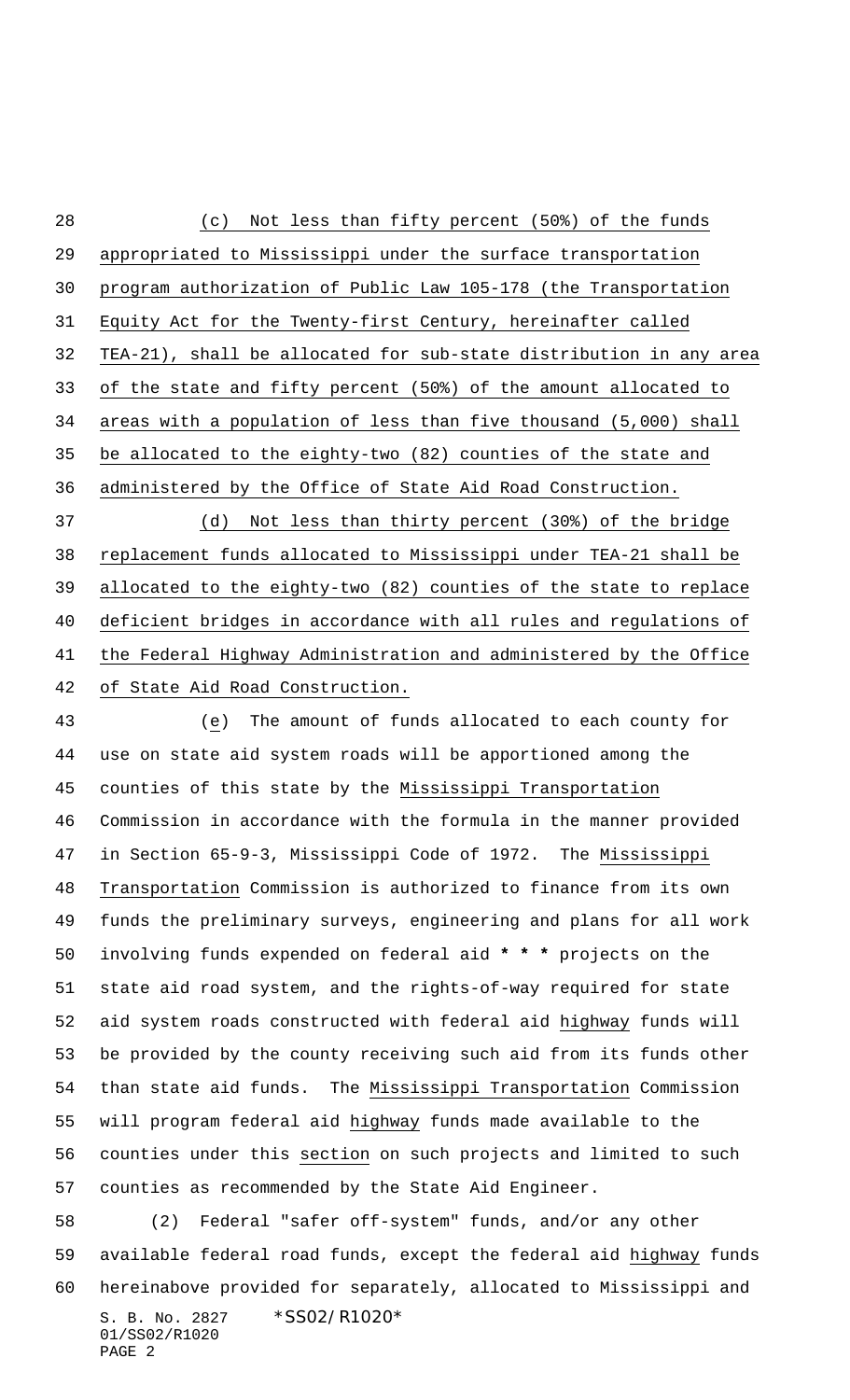to be expended on county roads, but not on the designated state highway system, shall be expended as follows:

 (a) Federal "safer off-system" funds and/or any such other available federal road funds shall be matched with available state aid funds and expended on such county roads.

 (b) The expenditure of such federal "safer off-system" funds and/or all such other available federal road funds shall be through and under the Mississippi Transportation Commission, subject to, and in accordance with, all rules and regulations and applicable laws of the federal government.

 (c) The amount of such federal "safer off-system" funds and/or all such other available federal road funds allocated to each county for use on such county roads will be apportioned among the counties of this state by the Mississippi Transportation Commission in accordance with the formula in the manner provided in Section 65-9-3, Mississippi Code of 1972. The Mississippi Transportation Commission will program such federal "safer off-system" funds and/or all such other available federal road funds made available to the counties on such projects and limited to such counties as recommended by the State Aid Engineer.

 (3) Federal aid off-system highway funds allocated to Mississippi, (except federal aid highway funds and federal "safer off-system" funds provided for separately in subsections (1) and (2) of this section), including **\* \* \*** other special grants made available for expenditure of county roads, shall be expended as follows:

 (a) Federal aid off-system highway funds expended on state aid roads shall be matched with available state aid funds and/or other available local funds, or as otherwise provided in Section 65-1-70, Mississippi Code of 1972.

S. B. No. 2827 \* SS02/R1020\* 01/SS02/R1020 PAGE 3 (b) Federal aid off-system highway funds available for expenditure on roads not on the state aid system and not eligible for inclusion on the state aid system shall be matched with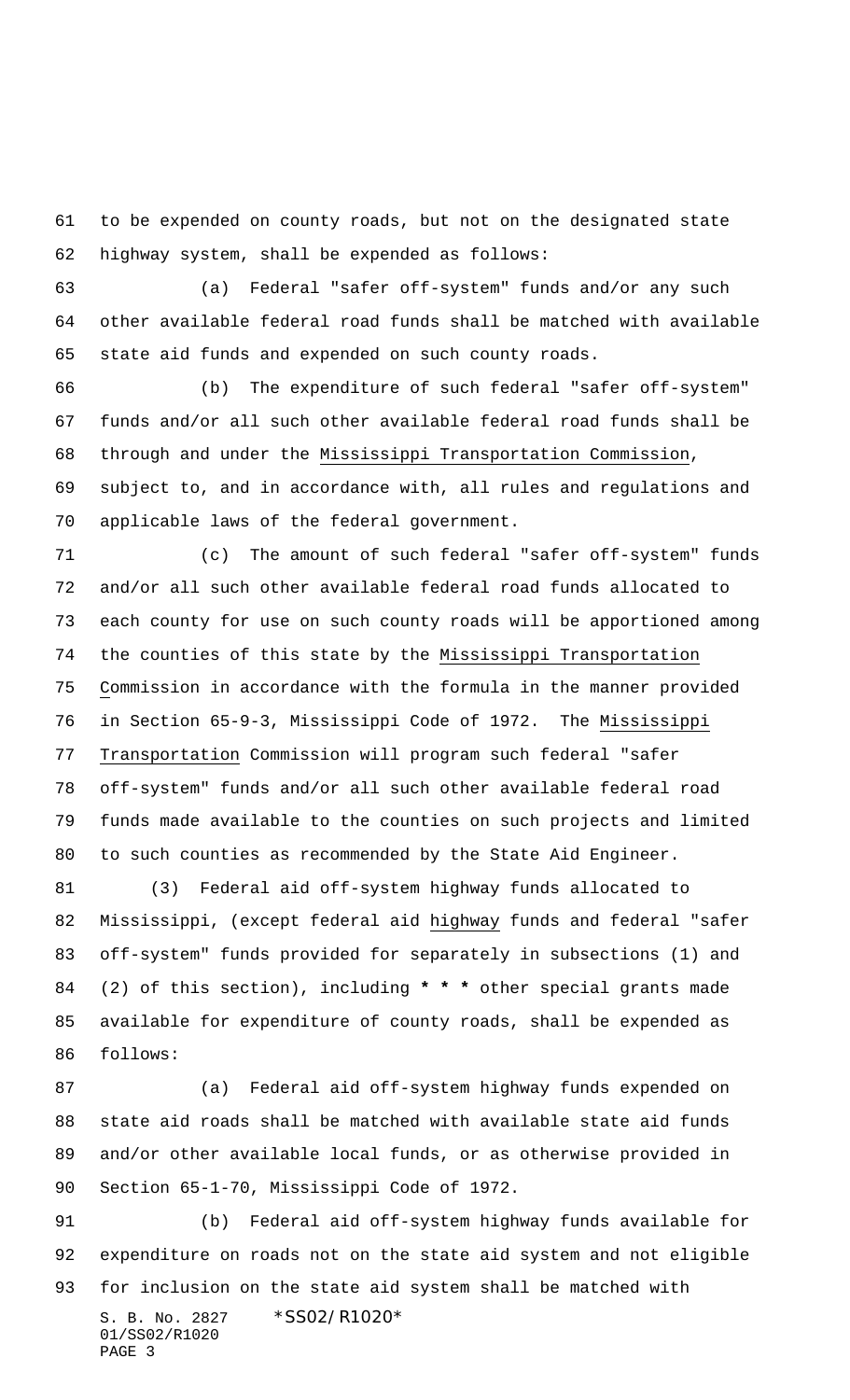available local funds, or as otherwise provided in Section 65-9-17 or Section 65-1-70, Mississippi Code of 1972.

 (c) The expenditure of all federal off-system highway funds on county roads shall be programmed by the State Highway Commission, subject to and in accordance with applicable federal law, rules and regulations, and limited to such county projects as recommended by the State Aid Engineer. The State Aid Engineer is authorized to assign state aid personnel to administer off-system construction projects and other special federal aid program requirements in the same manner and under the same provisions and conditions as other projects authorized under this chapter.

 SECTION 2. Section 65-9-30, Mississippi Code of 1972, is amended as follows:

 65-9-30. (1) The State Aid Engineer shall maintain an accurate record of all federal aid highway funds, federal "safer off-system" funds, and all other available federal road funds allocated to the counties in accordance with the percentages set out in Section 65-9-3. He shall likewise maintain an accurate account of all state aid funds apportioned to the counties in accordance with the percentages and provisions set out in Section 27-65-75.

S. B. No. 2827 \* SS02/R1020\* 01/SS02/R1020 PAGE 4 (2) The State Aid Engineer is hereby authorized to utilize state aid funds, and federal aid highway funds allocated to the counties as provided for in accordance with Section 65-9-29, and federal "safer off-system" funds, and/or any other available federal road funds allocated to Mississippi and to be expended on county roads, and allocated to the counties as provided for in accordance with Section 65-9-29, in such amounts as he deems necessary for an orderly and effective programming of all funds available to the counties, including an interchange of one (1) 124 type of funds for another type of funds when necessary; provided, however, that each county shall receive, not less than annually, 126 its pro rata share of the combined funds so allocated; and further